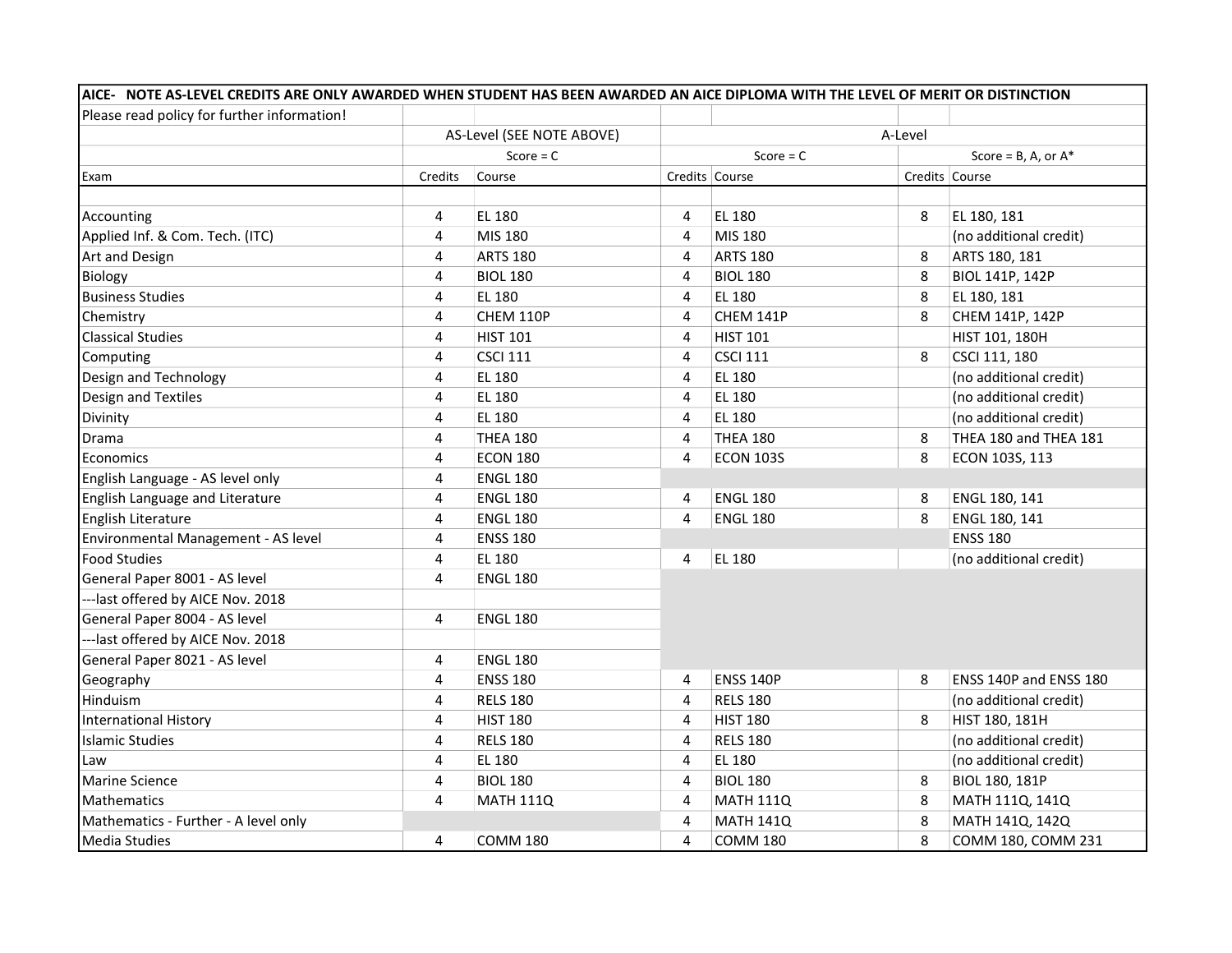| Please read policy for further information!   |                                          |                 |                |                 |         |                           |
|-----------------------------------------------|------------------------------------------|-----------------|----------------|-----------------|---------|---------------------------|
|                                               | AS-Level (SEE NOTE ABOVE)<br>Score = $C$ |                 |                |                 | A-Level |                           |
|                                               |                                          |                 | Score = $C$    |                 |         | Score = $B$ , A, or $A^*$ |
| Exam                                          | Credits                                  | Course          |                | Credits Course  |         | Credits Course            |
| Modern Languages                              |                                          |                 |                |                 |         |                           |
| French - A level                              |                                          |                 | 4              | <b>FREN 201</b> | 8       | FREN 201, 180             |
| French Language -AS level                     | 4                                        | <b>FREN 201</b> |                |                 |         |                           |
| <b>French Literature</b>                      | 4                                        | <b>FREN 201</b> |                |                 |         |                           |
| German - A level                              |                                          |                 | $\overline{4}$ | <b>GERM 201</b> | 8       | GERM 201, 180             |
| German Language - AS level                    | 4                                        | <b>GERM 201</b> |                |                 |         |                           |
| Spanish - A level                             |                                          |                 | 4              | <b>SPAN 201</b> | 8       | SPAN 201, 180             |
| Spanish Language - AS level                   | 4                                        | <b>SPAN 201</b> |                |                 |         |                           |
| Spanish Literature                            | 4                                        | <b>SPAN 201</b> |                |                 |         |                           |
| Spanish First Language - AS level             | 4                                        | <b>SPAN 201</b> |                |                 |         |                           |
| Afrikaans - A level                           |                                          |                 | $\overline{4}$ | <b>LANG 180</b> | 8       | LANG 180, 181             |
| Afrikaans Language - AS level                 | 4                                        | LANG 180        |                |                 |         |                           |
| Afrikaans First Language - AS level           | 4                                        | <b>LANG 180</b> |                |                 |         |                           |
| Arabic (A level), Arabic Language (AS level)  | 4                                        | <b>LARB 201</b> | 4              | <b>LARB 201</b> | 8       | LARB 201, 180             |
| Chinese - A Level                             |                                          |                 | 4              | <b>CHIN 102</b> | 8       | CHIN 102, 180             |
| Chinese Language - AS level                   | 4                                        | LANG 180        |                |                 |         |                           |
| Chinese Literature - AS level                 | $\overline{4}$                           | <b>LANG 180</b> |                |                 |         |                           |
| Hindi - A level                               |                                          |                 | 4              | <b>LANG 180</b> | 8       | LANG 180, 181             |
| Hindi Language - AS level                     | 4                                        | LANG 180        |                |                 |         |                           |
| Hindi Literature - AS level                   | 4                                        | LANG 180        |                |                 |         |                           |
| Japanese Language - AS level                  | 4                                        | <b>LANG 180</b> |                |                 |         |                           |
| Marathi (A level)/Marathi Language (AS level) | $\overline{4}$                           | <b>LANG 180</b> | 4              | <b>LANG 180</b> | 8       | LANG 180, 181             |
| Portuguese - A level                          |                                          |                 | 4              | <b>PORT 102</b> | 8       | PORT 102, 180             |
| Portuguese Language - AS level                | 4                                        | <b>PORT 102</b> |                |                 |         |                           |
| Portuguese Literature                         | 4                                        | <b>PORT 102</b> |                |                 |         |                           |
| Tamil (A level)/Tamil Language (AS level)     | 4                                        | <b>LANG 180</b> | 4              | <b>LANG 180</b> | 8       | LANG 180, 181             |
| Telugu (A level)/Telugu Language (AS level)   | $\overline{4}$                           | LANG 180        | 4              | <b>LANG 180</b> | 8       | LANG 180, 181             |
| Urdu (A level)/Urdu Language (AS level)       | $\overline{4}$                           | LANG 180        | 4              | <b>LANG 180</b> | 8       | LANG 180, 181             |
| Music                                         | 4                                        | <b>EL 180</b>   | 4              | EL 180          |         | (no additional credit)    |
| <b>Physical Education</b>                     | $\overline{4}$                           | EL 180          | 4              | EL 180          |         | (no additional credit)    |